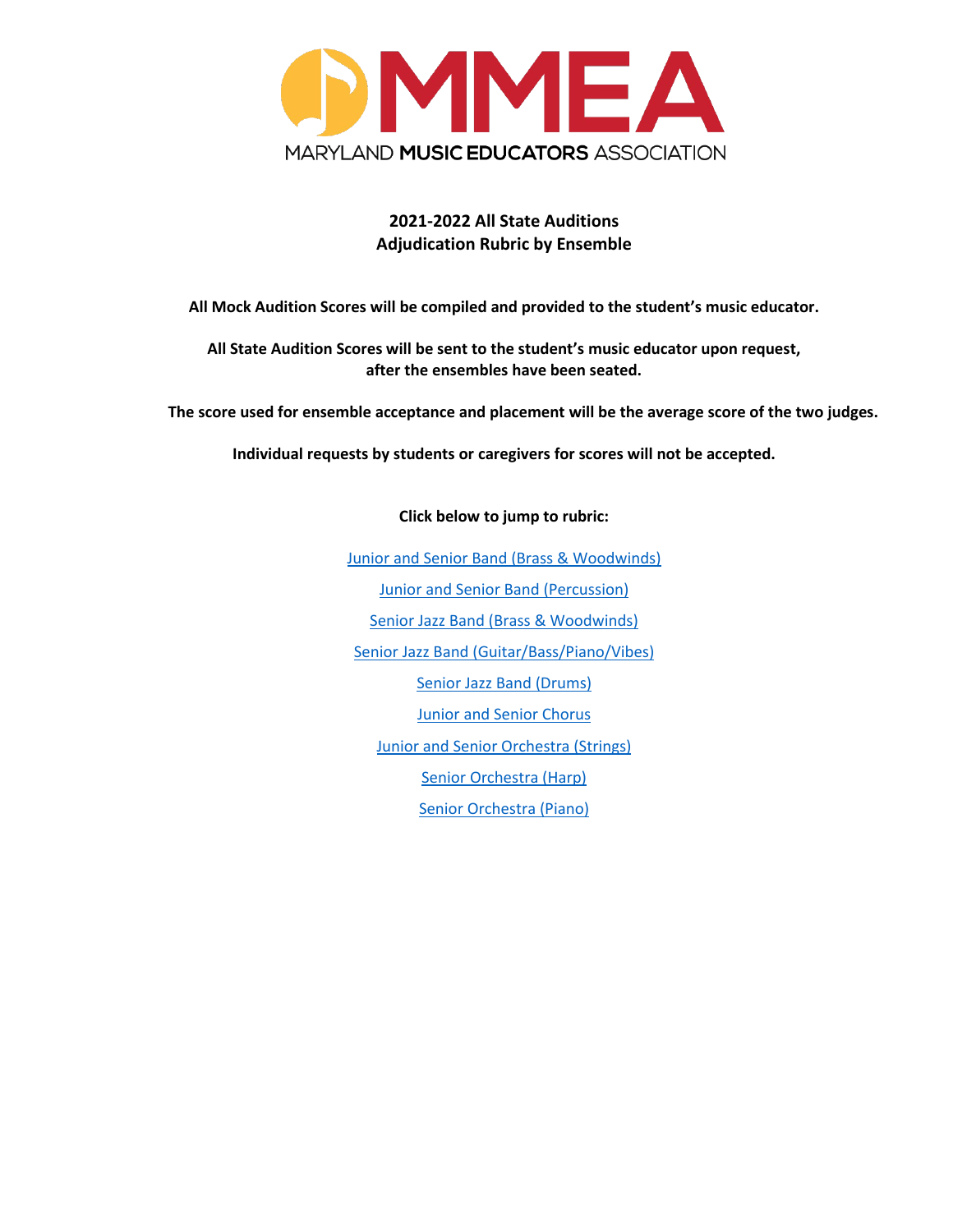## <span id="page-1-0"></span>**JUNIOR AND SENIOR BAND (BRASS & WOODWINDS ONLY)**

- Each audition will be adjudicated by two MMEA certified judges.
- There will be no scales or sight-reading requirements for these auditions.
- The score used for ensemble acceptance and placement will be the average score of the two judges.
- Each adjudication is worth a total of 150 possible points.

## *Updated 9/29/21: The two etudes will be judged separately for 150 possible points per adjudication.*

| <b>Tone Quality</b>                   | Scored 0-15 |
|---------------------------------------|-------------|
| Intonation                            | Scored 0-15 |
| <b>Technique and Articulation</b>     | Scored 0-15 |
| Tempo and Rhythm                      | Scored 0-15 |
| Musicality, Style, and Interpretation | Scored 0-15 |

## <span id="page-1-1"></span>**JUNIOR AND SENIOR BAND (PERCUSSION ONLY)**

- Each audition will be adjudicated by two MMEA certified judges.
- The score used for ensemble acceptance and placement will be the average score of the two judges.
- Each adjudication is worth a total of 245 possible points.

| Etudes – Each of the three etudes will be scored separately with 75 possible points per etude |  |
|-----------------------------------------------------------------------------------------------|--|
|-----------------------------------------------------------------------------------------------|--|

| Technique                       | Scored 0-15 |
|---------------------------------|-------------|
| <b>Correct Rhythm/Notes</b>     | Scored 0-15 |
| <b>Rhythmic Precision/Tempo</b> | Scored 0-15 |
| Style/Interpretation            | Scored 0-15 |
| <b>Overall Musicality</b>       | Scored 0-15 |

### *The two Snare Drum Rudiments will be scored separately for 10 possible points per requirement.*

| Concert Roll (closed/buzz)                                           | Scored 0-10 |
|----------------------------------------------------------------------|-------------|
| Rudiments (Single Stroke Roll, Flam Accent, Scored 0-10<br>Flamacue) |             |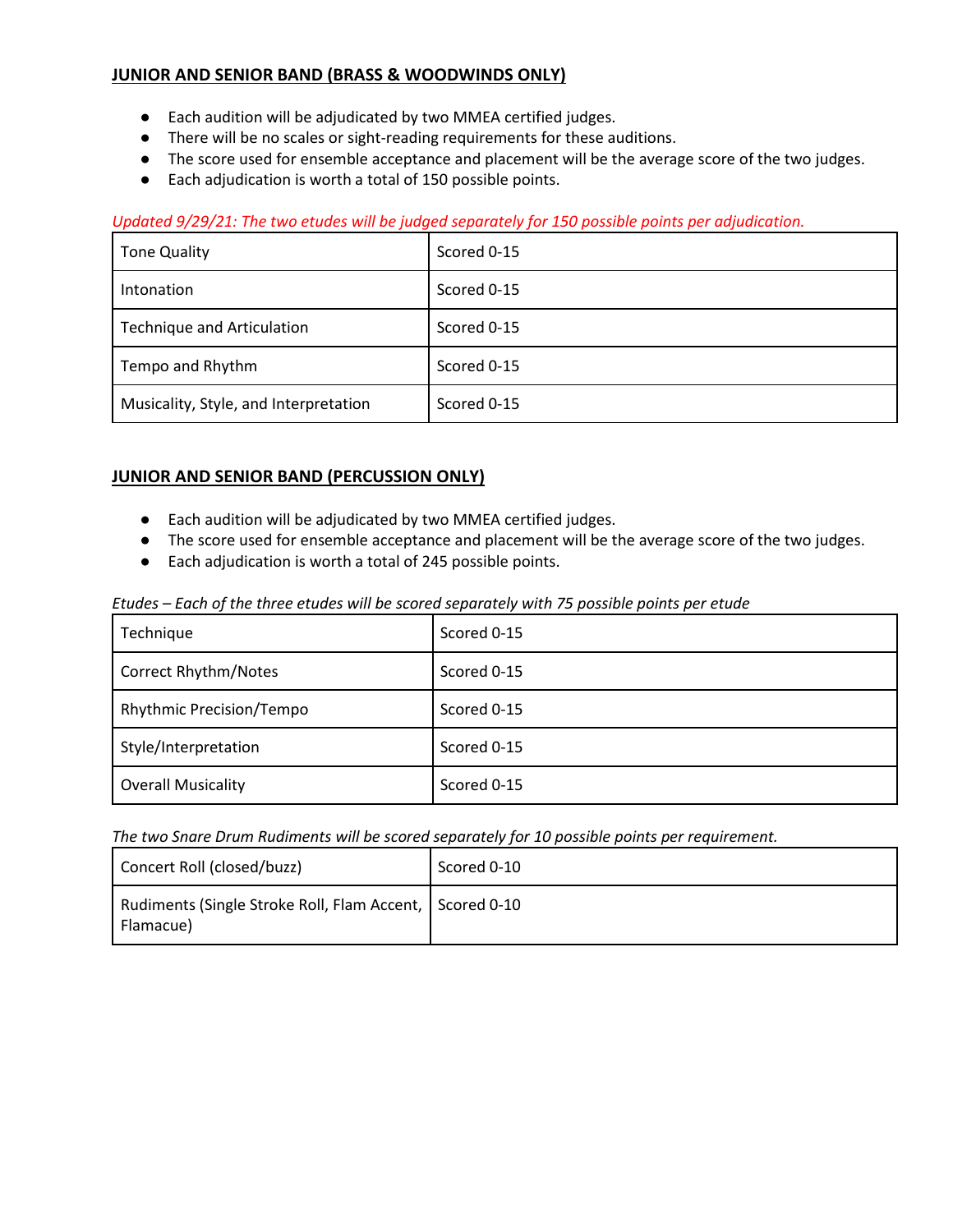# <span id="page-2-0"></span>**SENIOR JAZZ BAND (BRASS AND WOODWINDS ONLY)**

- Each audition will be adjudicated by two MMEA certified judges.
- There will be no sight-reading requirement for these auditions.
- Improv is optional but those who choose not to include improv in their audition will score fewer points.
- The score used for ensemble acceptance and placement will be the average score of the two judges.
- Each adjudication is worth a total of 95 possible points.

#### *The scales are scored for 25 possible points per adjudication.*

| Scale #1 | Scored 0-5 |
|----------|------------|
| Scale #2 | Scored 0-5 |
| Scale #3 | Scored 0-5 |
| Scale #4 | Scored 0-5 |
| Scale #5 | Scored 0-5 |

*The excerpts will be scored together for 55 possible points per adjudication.*

| Tone         | Scored 0-10 |
|--------------|-------------|
| Notes        | Scored 0-10 |
| Intonation   | Scored 0-10 |
| Rhythm       | Scored 0-10 |
| Tempo        | Scored 0-5  |
| Musicianship | Scored 0-5  |
| Articulation | Scored 0-5  |

*Improvisation will be scored for 15 possible points per adjudication.*

| Tonality     | Scored 0-5 |
|--------------|------------|
| Rhythm       | Scored 0-5 |
| Musicianship | Scored 0-5 |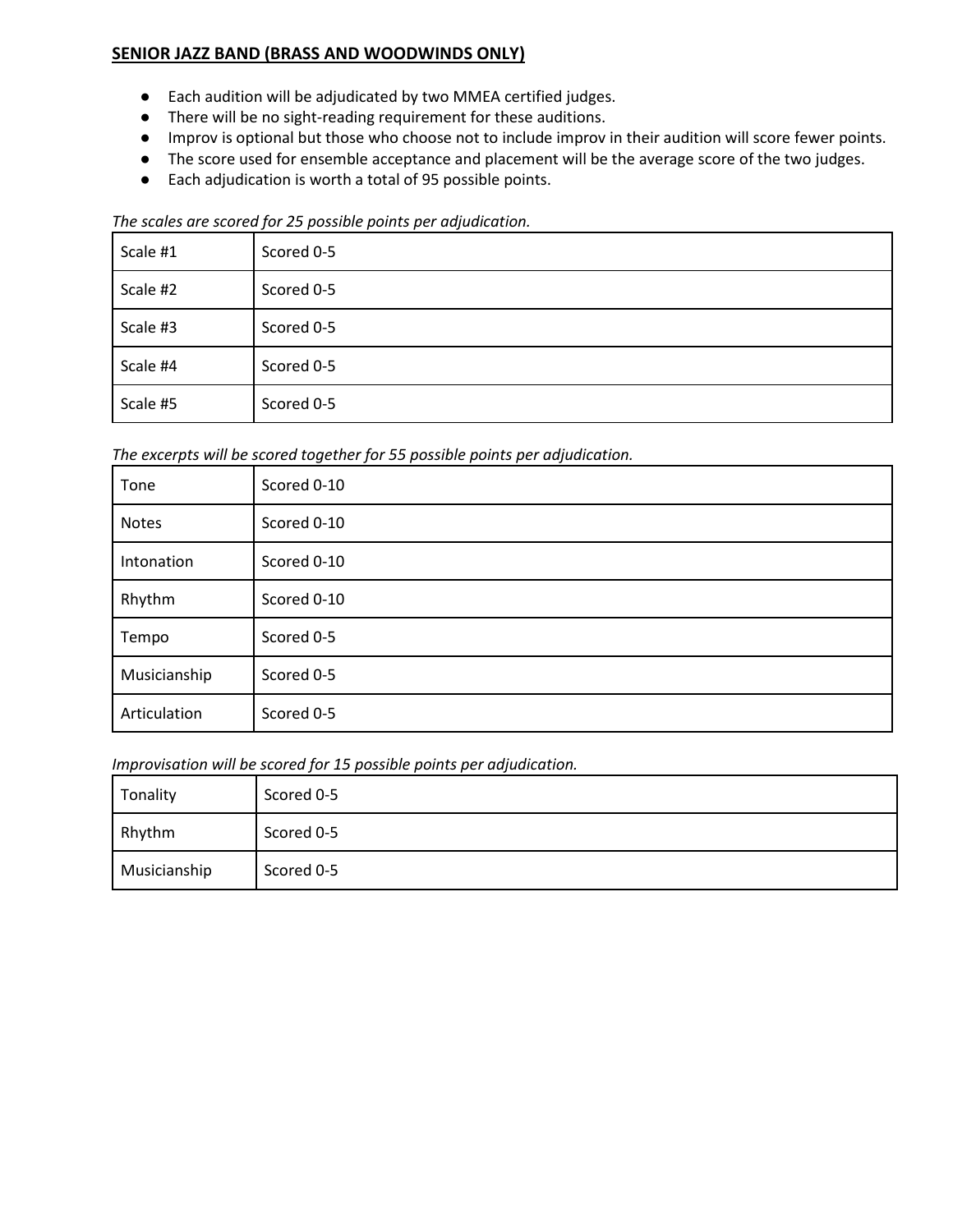# <span id="page-3-0"></span>**SENIOR JAZZ BAND (GUITAR/BASS/PIANO/VIBES ONLY)**

- Each audition will be adjudicated by two MMEA certified judges.
- There will be no sight-reading requirement for these auditions.
- Improv is optional but those who choose not to include improv in their audition will score fewer points.
- The score used for ensemble acceptance and placement will be the average score of the two judges.
- Each adjudication is worth a total of 135 possible points.

#### *The scales are scored for 25 possible points per adjudication.*

| Scale #1 | Scored 0-5 |
|----------|------------|
| Scale #2 | Scored 0-5 |
| Scale #3 | Scored 0-5 |
| Scale #4 | Scored 0-5 |
| Scale #5 | Scored 0-5 |

*The groove/comp is scored for 40 possible points per adjudication.*

| <b>Medium Swing</b> | Scored 0-8 |
|---------------------|------------|
| <b>Fast Swing</b>   | Scored 0-8 |
| Bossa Nova          | Scored 0-8 |
| Samba               | Scored 0-8 |
| Funk                | Scored 0-8 |

*The excerpts will be scored together for 55 possible points per adjudication.*

| Tone         | Scored 0-10 |
|--------------|-------------|
| Notes        | Scored 0-10 |
| Intonation   | Scored 0-10 |
| Rhythm       | Scored 0-10 |
| Tempo        | Scored 0-5  |
| Musicianship | Scored 0-5  |
| Articulation | Scored 0-5  |

*Improvisation will be scored for 15 possible points per adjudication.*

| Tonality     | Scored 0-5 |
|--------------|------------|
| Rhythm       | Scored 0-5 |
| Musicianship | Scored 0-5 |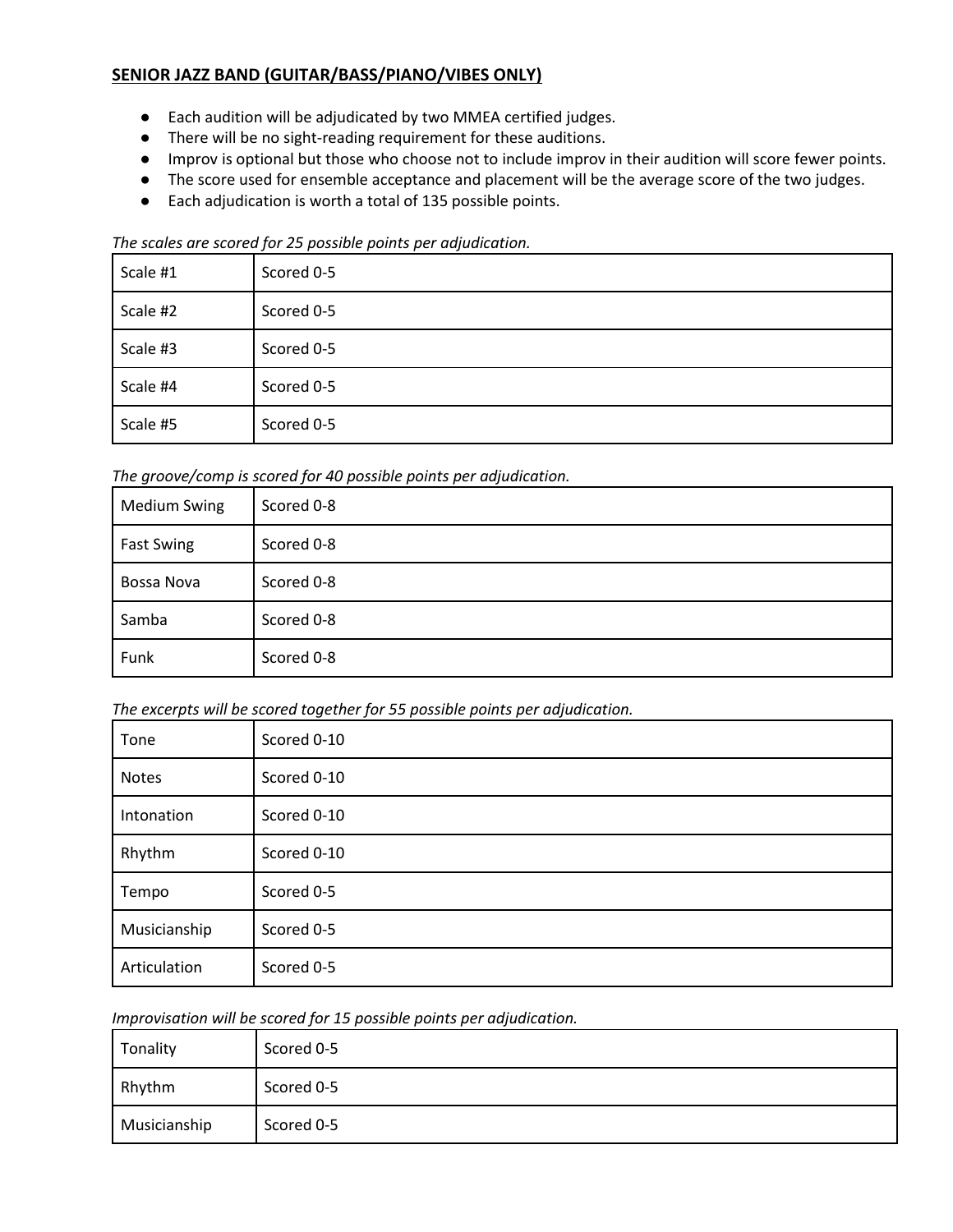# <span id="page-4-0"></span>**SENIOR JAZZ BAND (DRUMS ONLY)**

- Each audition will be adjudicated by two MMEA certified judges.
- There will be no sight-reading requirement for these auditions.
- Improv is optional but those who choose not to include improv in their audition will score fewer points.
- The score used for ensemble acceptance and placement will be the average score of the two judges.
- Each adjudication is worth a total of 95 possible points.

#### *The groove/comp scored for 40 possible points per adjudication.*

| <b>Medium Swing</b> | Scored 0-8 |
|---------------------|------------|
| <b>Fast Swing</b>   | Scored 0-8 |
| Bossa Nova          | Scored 0-8 |
| Samba               | Scored 0-8 |
| Funk                | Scored 0-8 |

*The excerpts will be scored together for 55 possible points per adjudication.*

| Tone         | Scored 0-10 |
|--------------|-------------|
| <b>Notes</b> | Scored 0-10 |
| Intonation   | Scored 0-10 |
| Rhythm       | Scored 0-10 |
| Tempo        | Scored 0-5  |
| Musicianship | Scored 0-5  |
| Articulation | Scored 0-5  |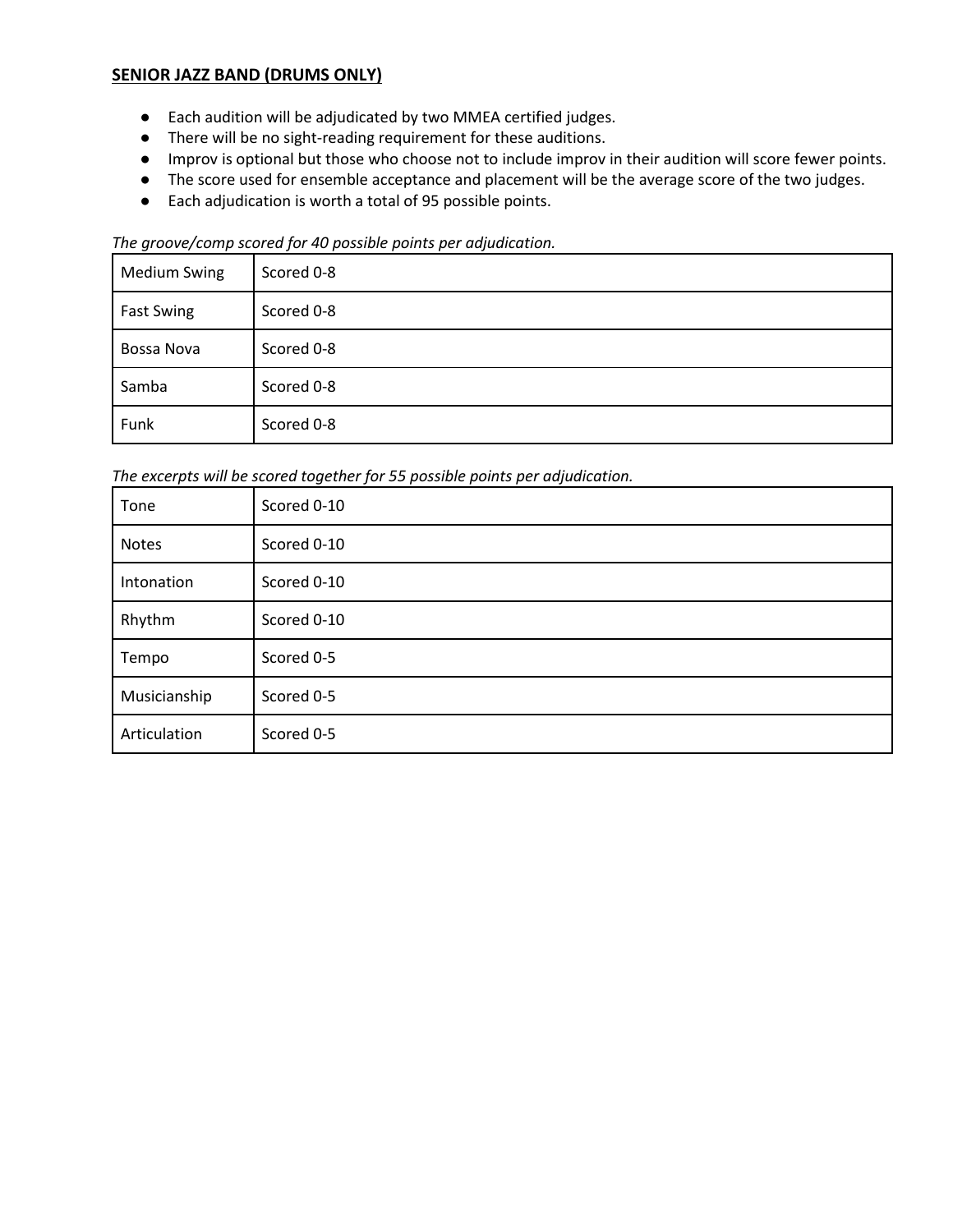### <span id="page-5-0"></span>**JUNIOR AND SENIOR CHORUS**

- Each audition will be adjudicated by two MMEA certified judges.
- Both the Accompanied and A Cappella audition pieces will be scored separately.
- There will be no sight-reading requirement for these auditions.
- The score used for ensemble acceptance and placement will be the average score of the two judges.
- Each adjudication is worth a total of 100 possible points.

| 20 possible points per audition piece, 40 total possible points per adjudication |
|----------------------------------------------------------------------------------|
|----------------------------------------------------------------------------------|

| <b>Correct Pitches</b> | Must be sung in the correct octave | $10 = No$ Mistakes; subtracting one point for each<br>pitch mistake |
|------------------------|------------------------------------|---------------------------------------------------------------------|
| Rhythm                 | Correct rhythms, tempo, precision  | 10 = No Mistakes; subtracting one point for each<br>pitch mistake   |

| Intonation                                | $5 = superior;$<br>$4 =$ excellent;<br>$3 = good;$<br>$2 = \text{fair}$ ;<br>$1 = poor;$<br>$0 = no$ valid attempt |
|-------------------------------------------|--------------------------------------------------------------------------------------------------------------------|
| Expression                                | $5 = superior;$<br>$4 =$ excellent;<br>$3 = good;$<br>$2 = \text{fair}$ ;<br>$1 = poor;$<br>$0 = no$ valid attempt |
| Phrasing, musical line, breath management | $5 = superior;$<br>$4 =$ excellent;<br>$3 = good;$<br>$2 = \text{fair}$ ;<br>$1 = poor;$<br>$0 = no$ valid attempt |
| Diction                                   | $5 = superior;$<br>$4 =$ excellent;<br>$3 = good;$<br>$2 = \text{fair}$ ;<br>$1 = poor;$<br>$0 = no$ valid attempt |

#### *20 possible points per audition piece, 40 total possible points per adjudication*

*10 possible points per audition piece, 20 total possible points per adjudication*

| Tone Quality | $\vert$ 10 = Immediately recognizable All State quality, sound is freely<br>produced, clear, well-supported, resonant, age-appropriate; |
|--------------|-----------------------------------------------------------------------------------------------------------------------------------------|
|              | То<br>$0 = no$ valid attempt                                                                                                            |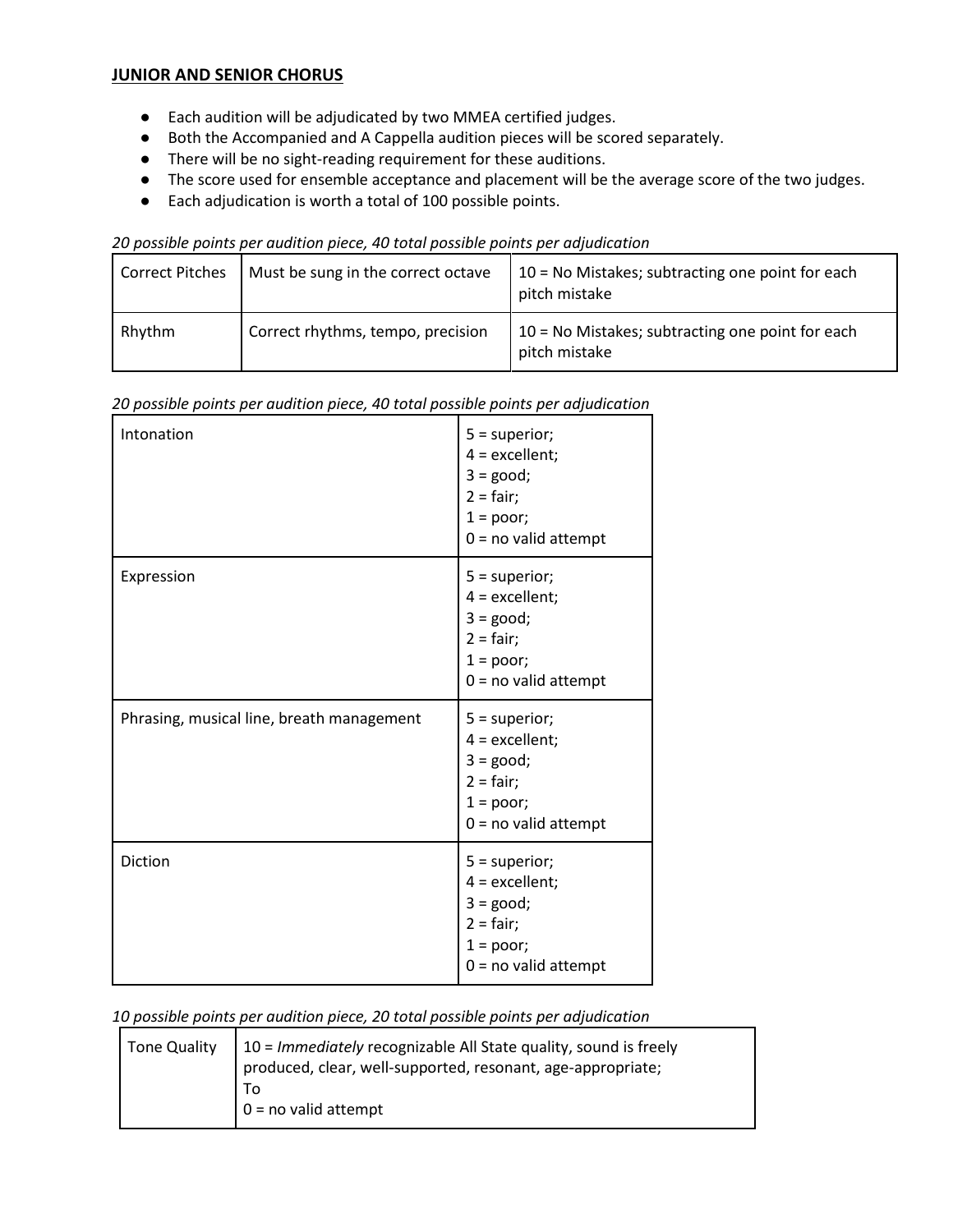# <span id="page-6-0"></span>**JUNIOR AND SENIOR ORCHESTRA (STRINGS ONLY)**

- Each audition will be adjudicated by two MMEA certified judges.
- There will be no sight-reading or scales requirements for these auditions.
- The score used for ensemble acceptance and placement will be the average score of the two judges.
- Each adjudication is worth a total of 90 points.

|  |  |  | Each excerpt and the etude are scored separately for 90 possible points per adjudication. |
|--|--|--|-------------------------------------------------------------------------------------------|
|  |  |  |                                                                                           |

| <b>Tone Quality</b> | 5 = Professional quality/flawless;<br>4 = Extremely refined/nearly perfect/room for slight improvement;<br>3 = Accurate/high quality/very good with few obvious errors;<br>2 = Refined but with obvious errors;<br>1 = Some ability shows/lacking in accuracy, maturity, and/or consistency;<br>0 = Does not meet standard/not performed |
|---------------------|------------------------------------------------------------------------------------------------------------------------------------------------------------------------------------------------------------------------------------------------------------------------------------------------------------------------------------------|
| Intonation/Pitch    | 5 = Professional quality/flawless;<br>4 = Extremely refined/nearly perfect/room for slight improvement;<br>3 = Accurate/high quality/very good with few obvious errors;<br>2 = Refined but with obvious errors;<br>1 = Some ability shows/lacking in accuracy, maturity, and/or consistency;<br>0 = Does not meet standard/not performed |
| Bowing/Articulation | 5 = Professional quality/flawless;<br>4 = Extremely refined/nearly perfect/room for slight improvement;<br>3 = Accurate/high quality/very good with few obvious errors;<br>2 = Refined but with obvious errors;<br>1 = Some ability shows/lacking in accuracy, maturity, and/or consistency;<br>0 = Does not meet standard/not performed |
| Rhythm/Tempo        | 5 = Professional quality/flawless;<br>4 = Extremely refined/nearly perfect/room for slight improvement;<br>3 = Accurate/high quality/very good with few obvious errors;<br>2 = Refined but with obvious errors;<br>1 = Some ability shows/lacking in accuracy, maturity, and/or consistency;<br>0 = Does not meet standard/not performed |
| Technique           | 5 = Professional quality/flawless;<br>4 = Extremely refined/nearly perfect/room for slight improvement;<br>3 = Accurate/high quality/very good with few obvious errors;<br>2 = Refined but with obvious errors;<br>1 = Some ability shows/lacking in accuracy, maturity, and/or consistency;<br>0 = Does not meet standard/not performed |
| Interpretation      | 5 = Professional quality/flawless;<br>4 = Extremely refined/nearly perfect/room for slight improvement;<br>3 = Accurate/high quality/very good with few obvious errors;<br>2 = Refined but with obvious errors;<br>1 = Some ability shows/lacking in accuracy, maturity, and/or consistency;<br>0 = Does not meet standard/not performed |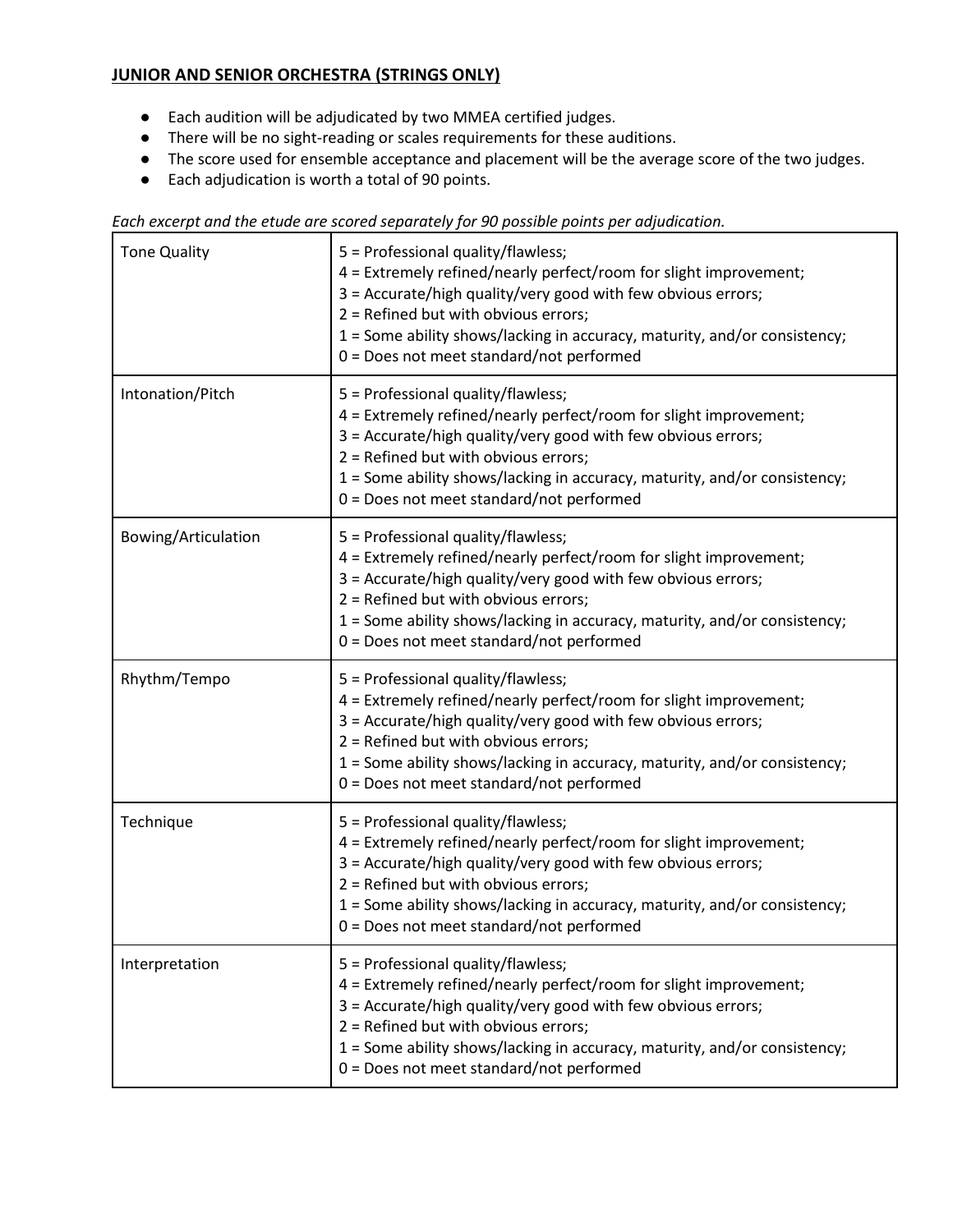## <span id="page-7-0"></span>**SENIOR ORCHESTRA (HARP ONLY)**

- Each audition will be adjudicated by two MMEA certified judges.
- There will be no sight-reading or scales requirements for these auditions.
- The score used for ensemble acceptance and placement will be the average score of the two judges.

٦

● Each adjudication is worth a total of 60 possible points.

| Each excerpt is scored separately for 60 possible points per adjudication. |
|----------------------------------------------------------------------------|
|----------------------------------------------------------------------------|

| Note Accuracy       | 5 = Professional quality/flawless;<br>4 = Extremely refined/nearly perfect/room for slight improvement;<br>3 = Accurate/high quality/very good with few obvious errors;<br>2 = Refined but with obvious errors;<br>1 = Some ability shows/lacking in accuracy, maturity, and/or consistency;<br>0 = Does not meet standard/not performed |
|---------------------|------------------------------------------------------------------------------------------------------------------------------------------------------------------------------------------------------------------------------------------------------------------------------------------------------------------------------------------|
| Cleanliness/Sustain | 5 = Professional quality/flawless;<br>4 = Extremely refined/nearly perfect/room for slight improvement;<br>3 = Accurate/high quality/very good with few obvious errors;<br>2 = Refined but with obvious errors;<br>1 = Some ability shows/lacking in accuracy, maturity, and/or consistency;<br>0 = Does not meet standard/not performed |
| Articulation        | 5 = Professional quality/flawless;<br>4 = Extremely refined/nearly perfect/room for slight improvement;<br>3 = Accurate/high quality/very good with few obvious errors;<br>2 = Refined but with obvious errors;<br>1 = Some ability shows/lacking in accuracy, maturity, and/or consistency;<br>0 = Does not meet standard/not performed |
| Rhythm/Tempo        | 5 = Professional quality/flawless;<br>4 = Extremely refined/nearly perfect/room for slight improvement;<br>3 = Accurate/high quality/very good with few obvious errors;<br>2 = Refined but with obvious errors;<br>1 = Some ability shows/lacking in accuracy, maturity, and/or consistency;<br>0 = Does not meet standard/not performed |
| Technique           | 5 = Professional quality/flawless;<br>4 = Extremely refined/nearly perfect/room for slight improvement;<br>3 = Accurate/high quality/very good with few obvious errors;<br>2 = Refined but with obvious errors;<br>1 = Some ability shows/lacking in accuracy, maturity, and/or consistency;<br>0 = Does not meet standard/not performed |
| Interpretation      | 5 = Professional quality/flawless;<br>4 = Extremely refined/nearly perfect/room for slight improvement;<br>3 = Accurate/high quality/very good with few obvious errors;<br>2 = Refined but with obvious errors;<br>1 = Some ability shows/lacking in accuracy, maturity, and/or consistency;<br>0 = Does not meet standard/not performed |